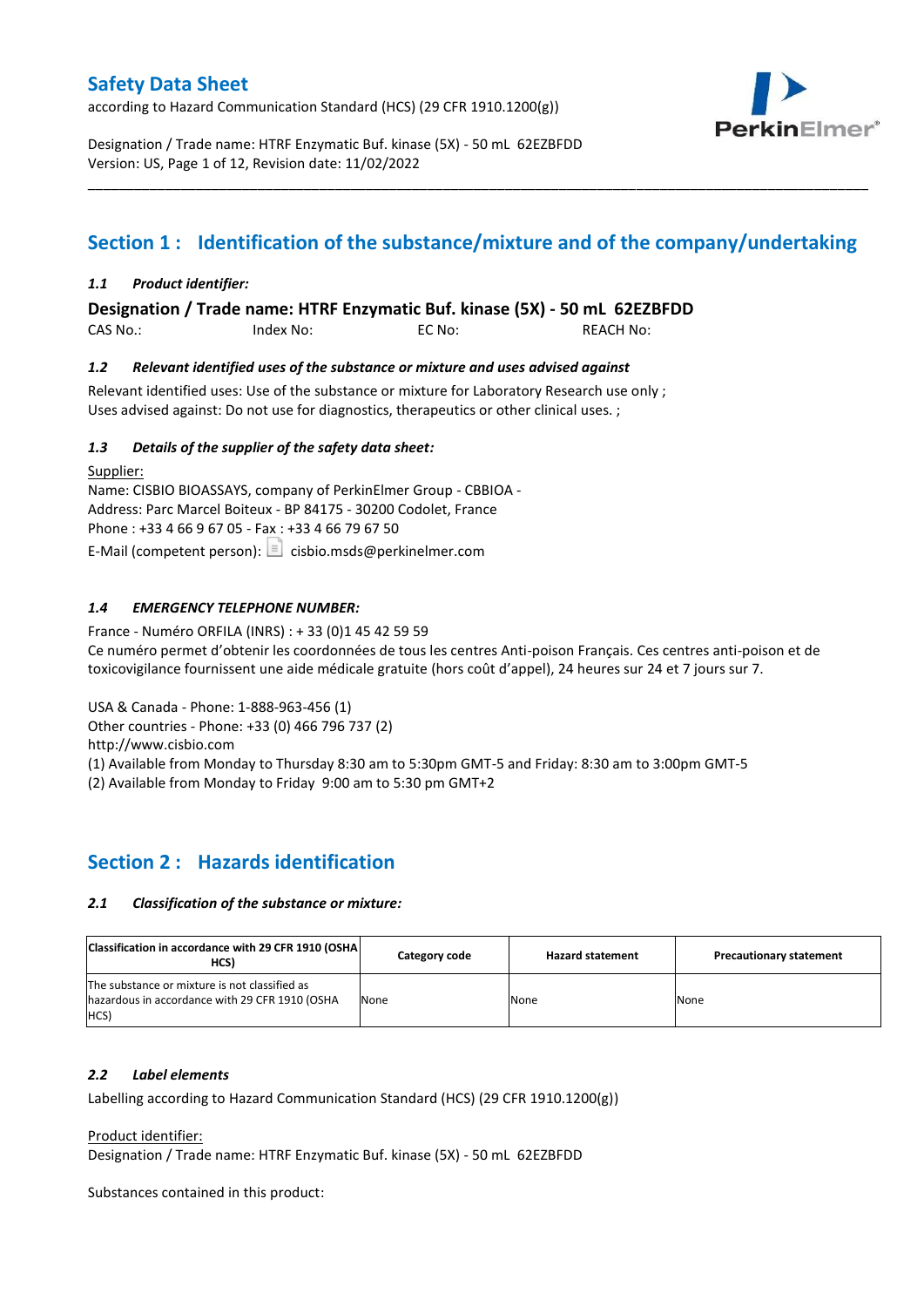according to Hazard Communication Standard (HCS) (29 CFR 1910.1200(g))

Designation / Trade name: HTRF Enzymatic Buf. kinase (5X) - 50 mL 62EZBFDD Version: US, Page 2 of 12, Revision date: 11/02/2022



Hazard pictograms

Signal word:

Hazard and precautionary statements:

#### *2.3 Other hazards*

The mixture does not contain substances classified as 'Substances of Very High Concern' (SVHC) >= 0.1% published by the European CHemicals Agency (ECHA) under article 57 of REACH. The mixture satisfies neither the PBT nor the vPvB criteria for mixtures in accordance with annexe XIII of the REACH regulations EC 1907/2006. ;

\_\_\_\_\_\_\_\_\_\_\_\_\_\_\_\_\_\_\_\_\_\_\_\_\_\_\_\_\_\_\_\_\_\_\_\_\_\_\_\_\_\_\_\_\_\_\_\_\_\_\_\_\_\_\_\_\_\_\_\_\_\_\_\_\_\_\_\_\_\_\_\_\_\_\_\_\_\_\_\_\_\_\_\_\_\_\_\_\_\_\_\_\_\_\_\_\_\_\_\_\_

Adverse human health effects: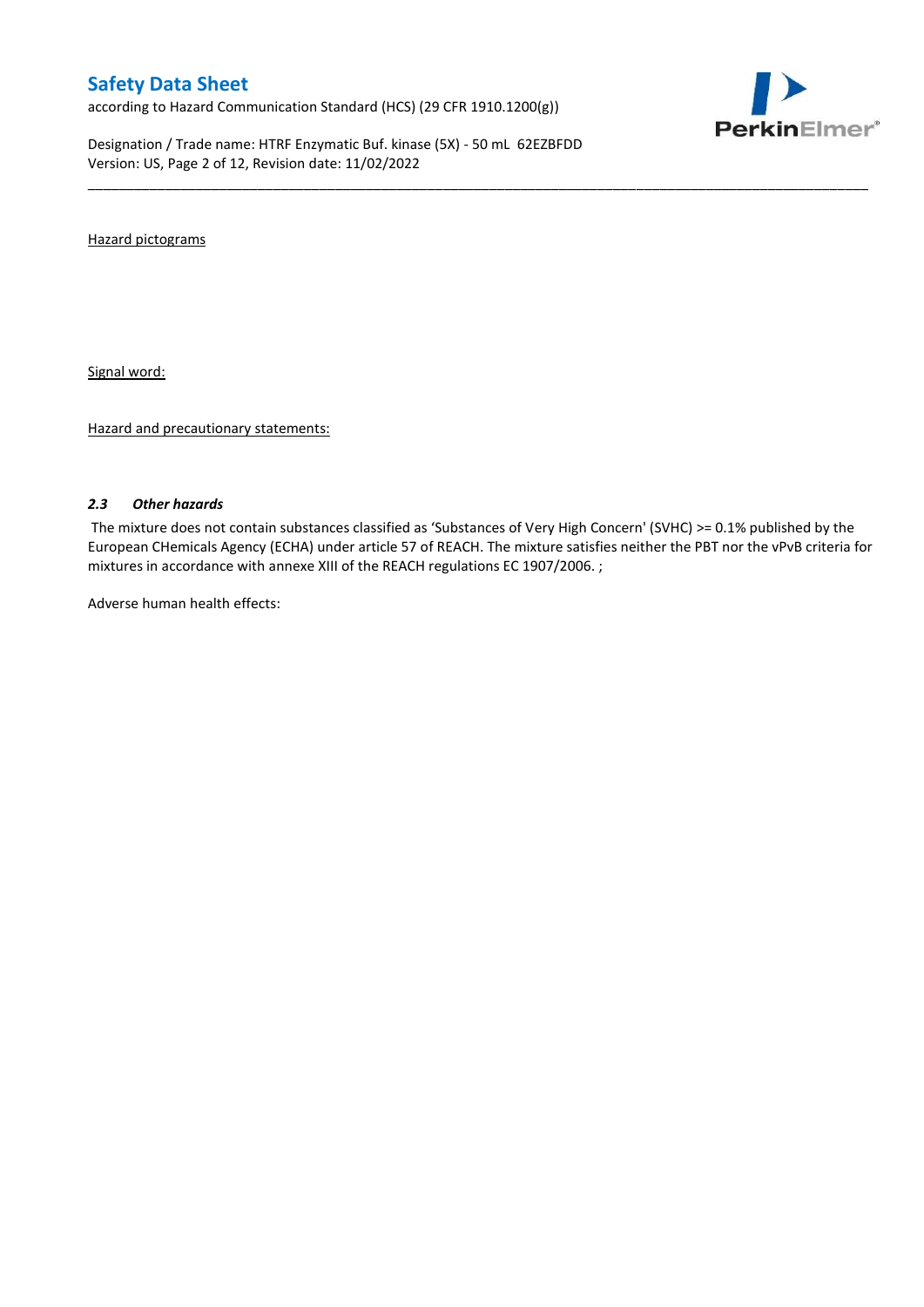according to Hazard Communication Standard (HCS) (29 CFR 1910.1200(g))



Designation / Trade name: HTRF Enzymatic Buf. kinase (5X) - 50 mL 62EZBFDD Version: US, Page 3 of 12, Revision date: 11/02/2022

## **Section 3 : Composition/information on ingredients**

#### *3.2 Mixtures*

Hazardous ingredients:

| Substance name                                                    | CAS <sub>n</sub> ° | Index n°     | EC n <sup>o</sup> | <b>Classification in accordance with 29 CFR</b><br><b>1910 (OSHA HCS)</b>                                                                                                             | Concentration<br>$(\%)$ | <b>SCL</b> | M-factor |
|-------------------------------------------------------------------|--------------------|--------------|-------------------|---------------------------------------------------------------------------------------------------------------------------------------------------------------------------------------|-------------------------|------------|----------|
| $4-(2-$<br>hydroxyethyl)piperazin-<br>1-ylethanesulphonic<br>acid | 7365-45-9          |              | 230-907-9         |                                                                                                                                                                                       |                         |            |          |
| sodium azide                                                      | 26628-22-8         | 011-004-00-7 | 247-852-1         | Acute toxicity - Acute Tox. 2 - H300 - Oral<br>Hazardous to the aquatic environment -<br>Aquatic Acute 1 - H400<br>Hazardous to the aquatic environment -<br>Aquatic Chronic 1 - H410 |                         |            |          |
| trisodium<br>tetraoxovanadate                                     | 13721-39-6         |              | 237-287-9         | Acute toxicity - Acute Tox. 4 - H302 - Oral                                                                                                                                           |                         |            |          |

\_\_\_\_\_\_\_\_\_\_\_\_\_\_\_\_\_\_\_\_\_\_\_\_\_\_\_\_\_\_\_\_\_\_\_\_\_\_\_\_\_\_\_\_\_\_\_\_\_\_\_\_\_\_\_\_\_\_\_\_\_\_\_\_\_\_\_\_\_\_\_\_\_\_\_\_\_\_\_\_\_\_\_\_\_\_\_\_\_\_\_\_\_\_\_\_\_\_\_\_\_

#### Additional information:

Full text of H- and EUH-phrases: see SECTION 16.

## **Section 4 : First aid measures**

#### *4.1 Description of first aid measures*

**General information**: Do not leave affected person unattended. ; **Following inhalation**: In case of respiratory tract irritation, consult a physician. ; **Following skin contact**:After contact with skin, wash immediately with water ; **Following eye contact**: After contact with the eyes, rinse with water with the eyelids open for a sufficient length of time, then consult an ophthalmologist immediately. ; **Following ingestion**: Do NOT induce vomiting. ; **Self-protection of the first aider**:

#### *4.2 Most important symptoms and effects, both acute and delayed*

Symptoms: No known symptoms to date. ; Effects:

#### *4.3 Indication of any immediate medical attention and special treatment needed*

Notes for the doctor:

## **Section 5 : Firefighting measures**

#### *5.1 Extinguishing media:*

Suitable extinguishing media: This product is not flammable. Use extinguishing agent suitable for type of surrounding fire ;

#### *5.2 Special hazards arising from the substance or mixture*

Hazardous combustion products: /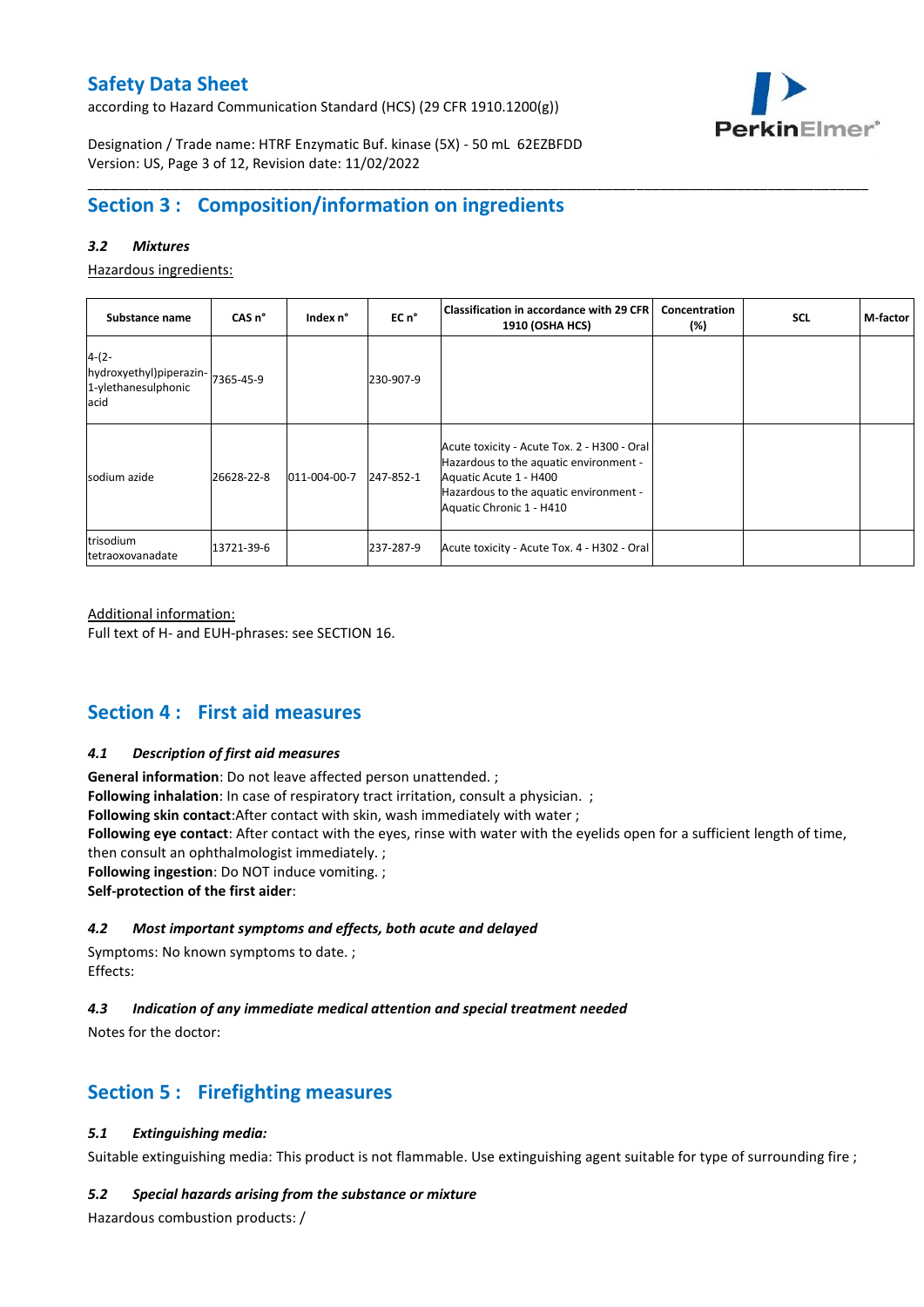according to Hazard Communication Standard (HCS) (29 CFR 1910.1200(g))



Designation / Trade name: HTRF Enzymatic Buf. kinase (5X) - 50 mL 62EZBFDD Version: US, Page 4 of 12, Revision date: 11/02/2022

\_\_\_\_\_\_\_\_\_\_\_\_\_\_\_\_\_\_\_\_\_\_\_\_\_\_\_\_\_\_\_\_\_\_\_\_\_\_\_\_\_\_\_\_\_\_\_\_\_\_\_\_\_\_\_\_\_\_\_\_\_\_\_\_\_\_\_\_\_\_\_\_\_\_\_\_\_\_\_\_\_\_\_\_\_\_\_\_\_\_\_\_\_\_\_\_\_\_\_\_\_

#### *5.3 Advice for fire-fighters*

Wear Protective clothing. ; Additional information:

## **Section 6 : Accidental release measures**

#### *6.1 Personal precautions, protective equipment and emergency procedures*

Emergency procedures: Provide adequate ventilation. ;

#### *6.2 Environmental precautions*

Do not allow to enter into surface water or drains. ;

#### *6.3 Methods and material for containment and cleaning up*

For cleaning up: Suitable material for taking up: Absorbing material, organic ; Other information:

#### *6.4 Reference to other sections*

Additional information:

## **Section 7 : Handling and storage**

#### *7.1 Precautions for safe handling*

Protective measures: Advice on safe handling: Avoid contact with skin, eyes and clothes. ; Fire preventions:

Do not eat, drink or smoke in areas where reagents are handled. ; Advice on general occupational hygiene : Handle in accordance with good industrial hygiene and safety practice ;

#### *7.2 Conditions for safe storage, including any incompatibilities*

Requirements for storage rooms and vessels: Keep container tightly closed. ; Hints on storage assembly: Materials to avoid: Further information on storage conditions:

#### *7.3 Specific end uses:*

Recommendations on specific end uses: Observe technical data sheet. ;

## **Section 8 : Exposure controls/personal protection**

#### *8.1 Control parameters*

Preliminary remark: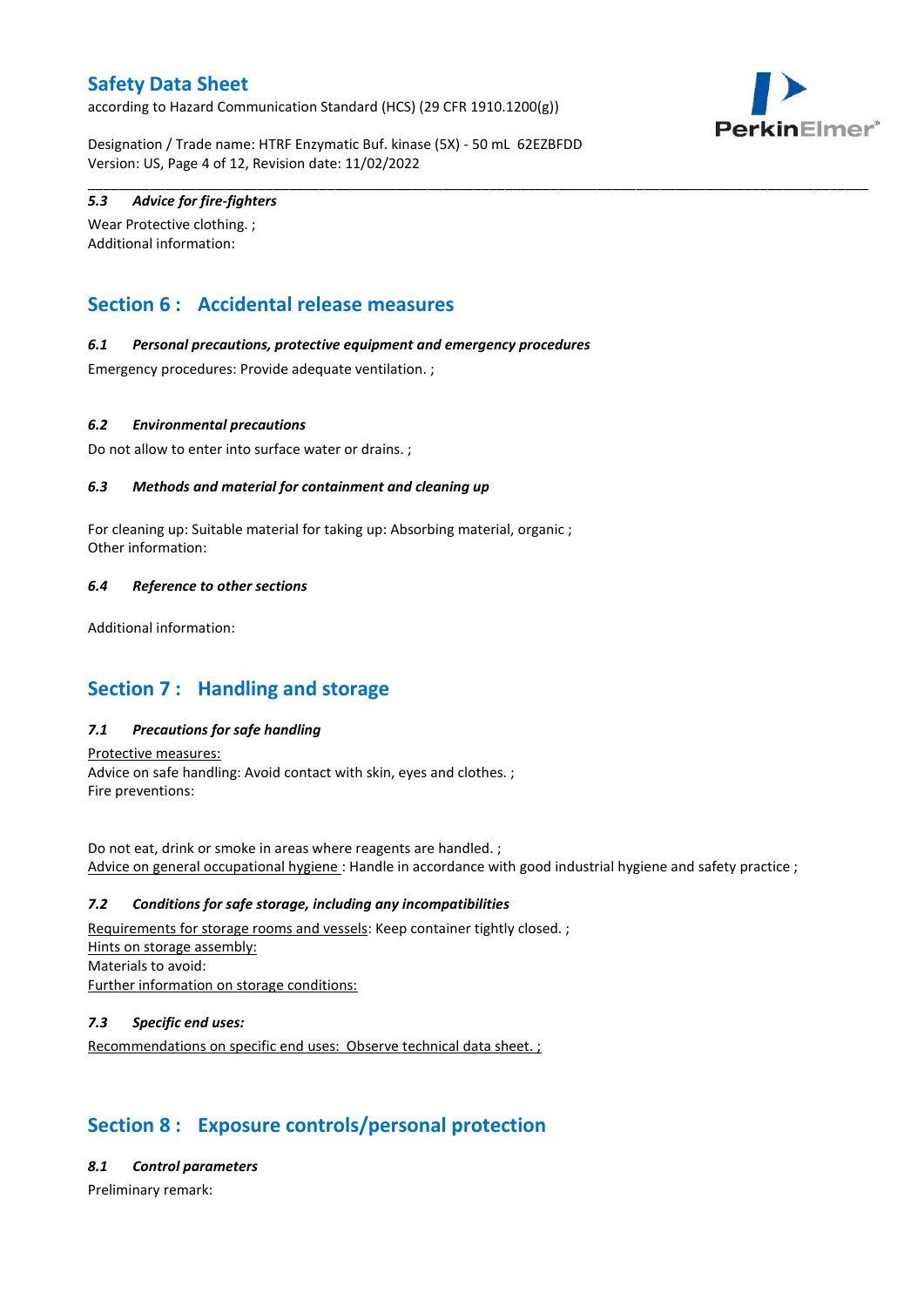according to Hazard Communication Standard (HCS) (29 CFR 1910.1200(g))



Designation / Trade name: HTRF Enzymatic Buf. kinase (5X) - 50 mL 62EZBFDD Version: US, Page 5 of 12, Revision date: 11/02/2022

#### 8.1.1 Occupational exposure limits:

OSHA (USA)

| Source:                             | Occupational Safety and Health Administration (OSHA) Permissible Exposure Limits (PELS) from 29 CFR 1910.1000 |           |                                                                            |                                                                               |                                                                      |                                                                        |  |  |
|-------------------------------------|---------------------------------------------------------------------------------------------------------------|-----------|----------------------------------------------------------------------------|-------------------------------------------------------------------------------|----------------------------------------------------------------------|------------------------------------------------------------------------|--|--|
| Substance                           | EC No.                                                                                                        | CAS-No    | <b>OSHA Permissible</b><br><b>Exposure Limit (PEL)</b><br>8-hour TWA (ppm) | <b>OSHA Permissible</b><br><b>Exposure Limit (PEL) 8-</b><br>hour TWA (mg/m3) | <b>OSHA Permissible</b><br><b>Exposure Limit (PEL)</b><br>STEL (ppm) | <b>OSHA Permissible</b><br><b>Exposure Limit (PEL)</b><br>STEL (mg/m3) |  |  |
| $(7365-45-9) / 230-907$ $230-907-9$ |                                                                                                               | 7365-45-9 |                                                                            |                                                                               |                                                                      |                                                                        |  |  |

\_\_\_\_\_\_\_\_\_\_\_\_\_\_\_\_\_\_\_\_\_\_\_\_\_\_\_\_\_\_\_\_\_\_\_\_\_\_\_\_\_\_\_\_\_\_\_\_\_\_\_\_\_\_\_\_\_\_\_\_\_\_\_\_\_\_\_\_\_\_\_\_\_\_\_\_\_\_\_\_\_\_\_\_\_\_\_\_\_\_\_\_\_\_\_\_\_\_\_\_\_

| Source :                       | TRGS 903, November 2015, BAuA |               |             |           |
|--------------------------------|-------------------------------|---------------|-------------|-----------|
| Substance                      | EC No.                        | <b>CAS-No</b> | BGW (mg/m3) | BGW (ppm) |
| ./365-45-9 / 230-907-230-907-9 |                               | 7365-45-9     |             |           |

#### 8.1.2 DNEL/PNEC-values:

• DNEL worker

| Source:                  |                     | <b>IGESTIS – substance database</b> |                                                 |                                                          |                                                             |                                                  |                                                       |                                                          |                                                             |
|--------------------------|---------------------|-------------------------------------|-------------------------------------------------|----------------------------------------------------------|-------------------------------------------------------------|--------------------------------------------------|-------------------------------------------------------|----------------------------------------------------------|-------------------------------------------------------------|
| Substance                | EC-No.              | <b>CAS-No</b>                       | Acute – dermal,<br>local effects<br>(mg/kg/day) | Long-term $-$<br>dermal, local<br>effects<br>(mg/kg/day) | Long-term $-$<br>dermal,<br>systemic effects<br>(mg/kg/day) | Acute –<br>linhalation. local<br>effects (mg/m3) | Acute -<br>inhalation.<br>systemic effects<br>(mg/m3) | Long-term $-$<br>linhalation. local<br>effects (mg/m3) ` | $Long-term -$<br>inhalation.<br>systemic effects<br>(mg/m3) |
| 7365-45-9 /<br>230-907-9 | 230-907-9 7365-45-9 |                                     |                                                 |                                                          |                                                             |                                                  | 23.5-23.5                                             |                                                          |                                                             |

#### DNEL consumer

| Source:                  |        | <b>IGESTIS – substance database</b> |                                                 |                                                          |                                                             |                                                        |                                                       |                                                        |                                                             |
|--------------------------|--------|-------------------------------------|-------------------------------------------------|----------------------------------------------------------|-------------------------------------------------------------|--------------------------------------------------------|-------------------------------------------------------|--------------------------------------------------------|-------------------------------------------------------------|
| Substance                | EC No. | CAS-No                              | Acute - dermal,<br>local effects<br>(mg/kg/day) | Long-term $-$<br>dermal, local<br>effects<br>(mg/kg/day) | $Long-term -$<br>dermal.<br>systemic effects<br>(mg/kg/day) | Acute –<br>linhalation. local<br>$effects$ (mg/m3) $ $ | Acute -<br>inhalation.<br>systemic effects<br>(mg/m3) | $Long-term -$<br>linhalation. local<br>effects (mg/m3) | Long-term $-$<br>inhalation.<br>systemic effects<br>(mg/m3) |
| 7365-45-9 /<br>230-907-9 |        | 230-907-9 7365-45-9                 |                                                 |                                                          |                                                             |                                                        |                                                       |                                                        |                                                             |

#### • PNEC

| Source:                                 | <b>INERIS</b> |               |            |                                                                                                                                                                                                                                                                                                                                                                                                                                                                                               |  |  |              |  |                      |  |                      |  |  |              |  |  |  |
|-----------------------------------------|---------------|---------------|------------|-----------------------------------------------------------------------------------------------------------------------------------------------------------------------------------------------------------------------------------------------------------------------------------------------------------------------------------------------------------------------------------------------------------------------------------------------------------------------------------------------|--|--|--------------|--|----------------------|--|----------------------|--|--|--------------|--|--|--|
|                                         |               |               |            | PNEC AQUATIC                                                                                                                                                                                                                                                                                                                                                                                                                                                                                  |  |  |              |  |                      |  | <b>PNEC Sediment</b> |  |  |              |  |  |  |
| <b>Substance</b>                        | EC-No.        |               | freshwater |                                                                                                                                                                                                                                                                                                                                                                                                                                                                                               |  |  | marine water |  | intermittent release |  | freshwater           |  |  | marine water |  |  |  |
|                                         |               | <b>CAS No</b> |            | $\lceil (mg/L) \rceil \cdot (mg/kg) \cdot (ppm) \cdot (mg/L) \cdot (mg/kg) \cdot (ppm) \cdot (mg/L) \cdot (mg/kg) \cdot (ppm) \cdot (mg/L) \cdot (mg/L) \cdot (mg/L) \cdot (mg/L) \cdot (mg/L) \cdot (mg/L) \cdot (mg/L) \cdot (mg/L) \cdot (mg/L) \cdot (mg/L) \cdot (mg/L) \cdot (mg/L) \cdot (mg/L) \cdot (mg/L) \cdot (mg/L) \cdot (mg/L) \cdot (gm/L) \cdot (gm/L) \cdot (gm/L) \cdot (mg/L) \cdot (mg/L) \cdot (gm/L) \cdot (gm/L) \cdot (gm/L) \cdot (gm/L) \cdot (gm/L) \cdot (gm/L)$ |  |  |              |  |                      |  |                      |  |  |              |  |  |  |
| 7365-45-9<br>/ 230-907- 230-907-9<br>19 |               | 7365-45-9     |            |                                                                                                                                                                                                                                                                                                                                                                                                                                                                                               |  |  |              |  |                      |  |                      |  |  |              |  |  |  |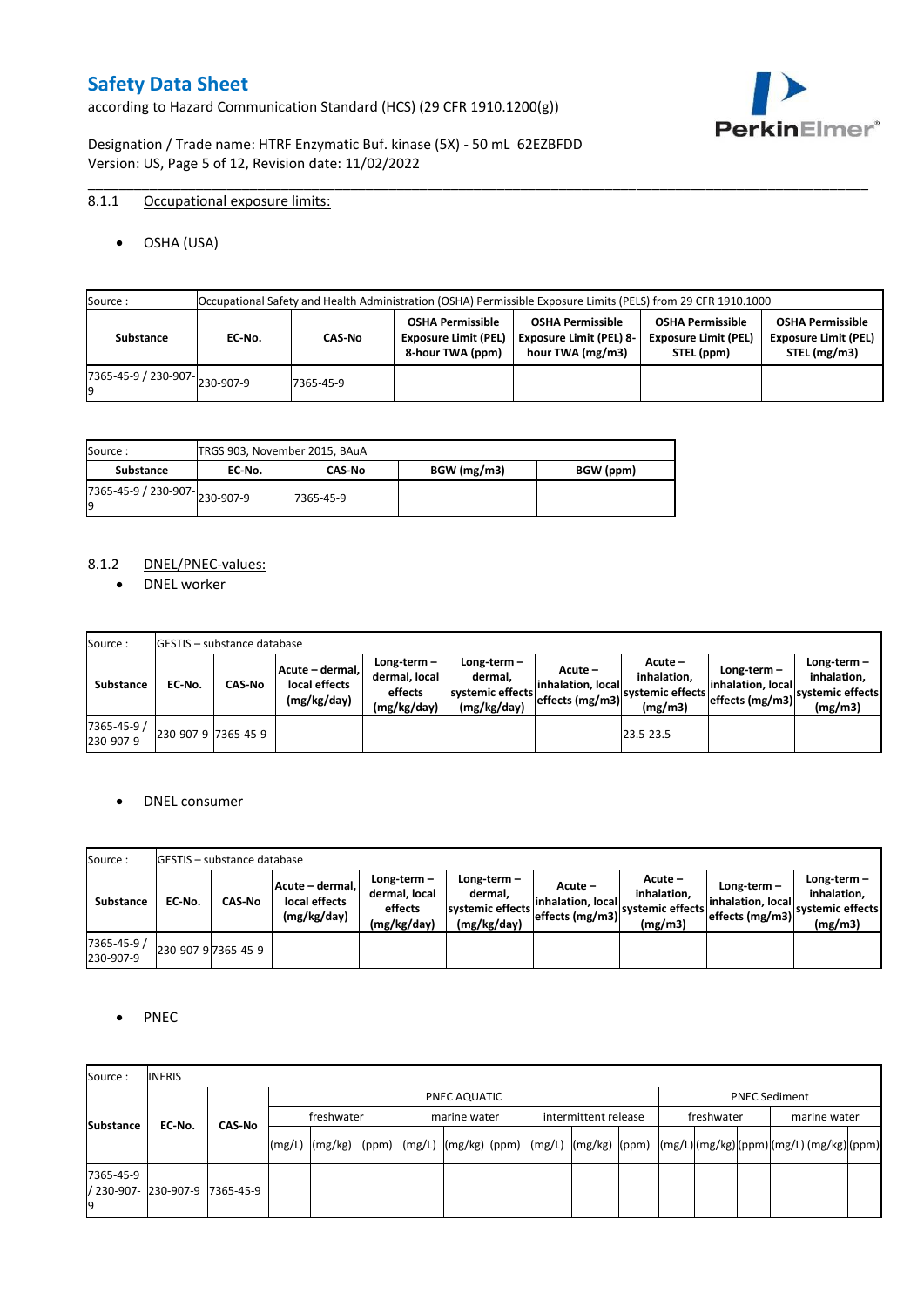according to Hazard Communication Standard (HCS) (29 CFR 1910.1200(g))



Designation / Trade name: HTRF Enzymatic Buf. kinase (5X) - 50 mL 62EZBFDD Version: US, Page 6 of 12, Revision date: 11/02/2022

| Source:                  | <b>INERIS</b> |               |           |         |       |                                |         |       |          |         |       |                             |         |       |
|--------------------------|---------------|---------------|-----------|---------|-------|--------------------------------|---------|-------|----------|---------|-------|-----------------------------|---------|-------|
|                          |               |               |           | Others  |       |                                |         |       |          |         |       |                             |         |       |
| <b>Substance</b>         | EC-No.        | <b>CAS-No</b> | PNEC soil |         |       | PNEC sewage treatment<br>plant |         |       | PNEC air |         |       | PNEC secondary<br>poisoning |         |       |
|                          |               |               | (mg/L)    | (mg/kg) | (ppm) | (mg/L)                         | (mg/kg) | (ppm) | (mg/L)   | (mg/kg) | (ppm) | (mg/L)                      | (mg/kg) | (ppm) |
| 7365-45-9 /<br>230-907-9 | 230-907-9     | 7365-45-9     |           |         |       |                                |         |       |          |         |       |                             |         |       |

\_\_\_\_\_\_\_\_\_\_\_\_\_\_\_\_\_\_\_\_\_\_\_\_\_\_\_\_\_\_\_\_\_\_\_\_\_\_\_\_\_\_\_\_\_\_\_\_\_\_\_\_\_\_\_\_\_\_\_\_\_\_\_\_\_\_\_\_\_\_\_\_\_\_\_\_\_\_\_\_\_\_\_\_\_\_\_\_\_\_\_\_\_\_\_\_\_\_\_\_\_

#### *8.2 Exposure controls*

8.2.1 Appropriate engineering controls:

Technical measures and appropriate working operations should be given priority over the use of personal protective equipment. See section 7

8.2.2 Personal protective equipment:

Eye / Face protection: Safety glasses with side-shields ;

Skin protection:Gloves ;

Respiratory protection:Ensure adequate ventilation ;

Thermal hazards:

8.2.3 Environmental exposure controls:

Consumer exposure control

Measures related to consumer uses of the substance (as such or in mixtures):

Measures related to the service life of the substance in articles:

## **Section 9 : Physical and chemical properties**

#### *9.1 Information on basic physical and chemical properties*

**Annearance** 

| n                     |             |
|-----------------------|-------------|
| Physical state        | Liquid      |
| Colour                | Colorless · |
| Odour                 |             |
| Odour threshold (ppm) |             |

|                                          |                                       | Value | Concentration<br>(mol/L) | Method | Temperature (°C) | Pressure (kPa) | Remark |
|------------------------------------------|---------------------------------------|-------|--------------------------|--------|------------------|----------------|--------|
| pH                                       |                                       |       |                          |        |                  |                |        |
| Melting point (°C)                       |                                       |       |                          |        |                  |                |        |
| Freezing point (°C)                      |                                       |       |                          |        |                  |                |        |
| Initial boiling point/boiling range (°C) |                                       |       |                          |        |                  |                |        |
| Flash point (°C)                         |                                       |       |                          |        |                  |                |        |
| Evaporation rate (kg/m <sup>2</sup> /h)  |                                       |       |                          |        |                  |                |        |
| Flammability (type:) (%)                 |                                       |       |                          |        |                  |                |        |
| Upper/lower<br>flammability or explosive | Upper explosive limit<br>(%)          |       |                          |        |                  |                |        |
| limits                                   | Lower explosive limit (%)             |       |                          |        |                  |                |        |
| Vapour pressure (kPa)                    |                                       |       |                          |        |                  |                |        |
| Vapour density (g/cm <sup>3</sup> )      |                                       |       |                          |        |                  |                |        |
|                                          | Density (g/cm <sup>3</sup> )          |       |                          |        |                  |                |        |
| Densities                                | Relative density (g/cm <sup>3</sup> ) |       |                          |        |                  |                |        |
|                                          | Bulk density (g/cm <sup>3</sup> )     |       |                          |        |                  |                |        |
|                                          | Critical density (g/cm <sup>3</sup> ) |       |                          |        |                  |                |        |
| Solubility (Type: ) (g/L)                |                                       |       |                          |        |                  |                |        |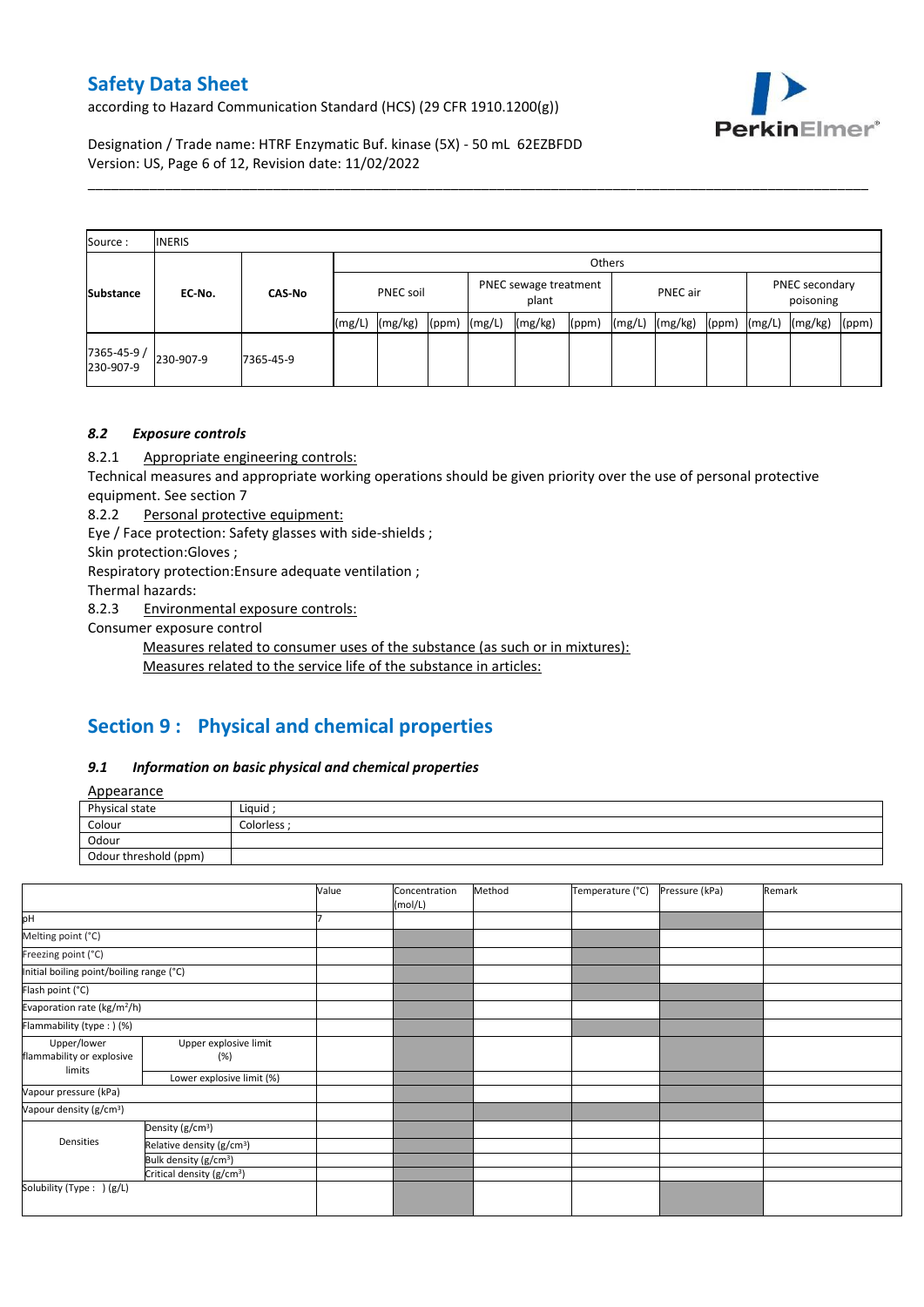according to Hazard Communication Standard (HCS) (29 CFR 1910.1200(g))



Designation / Trade name: HTRF Enzymatic Buf. kinase (5X) - 50 mL 62EZBFDD Version: US, Page 7 of 12, Revision date: 11/02/2022

| Partition coefficient (log Pow)<br>n-octanol/water at pH :  |                                 |  |  |  |
|-------------------------------------------------------------|---------------------------------|--|--|--|
| Auto-ignition temperature (°C)                              |                                 |  |  |  |
| Decomposition temperature (°C)<br>Decomposition energy : kJ |                                 |  |  |  |
| Viscosity                                                   | Viscosity, dynamic (poiseuille) |  |  |  |
| Viscosity, cinematic (cm <sup>3</sup> /s)                   |                                 |  |  |  |
| Explosive properties                                        |                                 |  |  |  |
|                                                             | Oxidising properties            |  |  |  |

#### *9.2 Other information:*

No other relevant data available

## **Section 10 : Stability and reactivity**

#### *10.1 Reactivity*

This material is considered to be non-reactive under normal use conditions. ;

#### *10.2 Chemical stability*

- *10.3 Possibility of hazardous reactions*
- *10.4 Conditions to avoid:*
- *10.5 Incompatible materials:*

#### *10.6 Hazardous decomposition products:*

Does not decompose when used for intended uses. ;

### **Section 11 : Toxicological information**

Toxicokinetics, metabolism and distribution

#### *11.1 Information on toxicological effects*

#### Substances

**Acute toxicity**

Animal data: Acute oral toxicity:

Acute dermal toxicity:

Acute inhalative toxicity: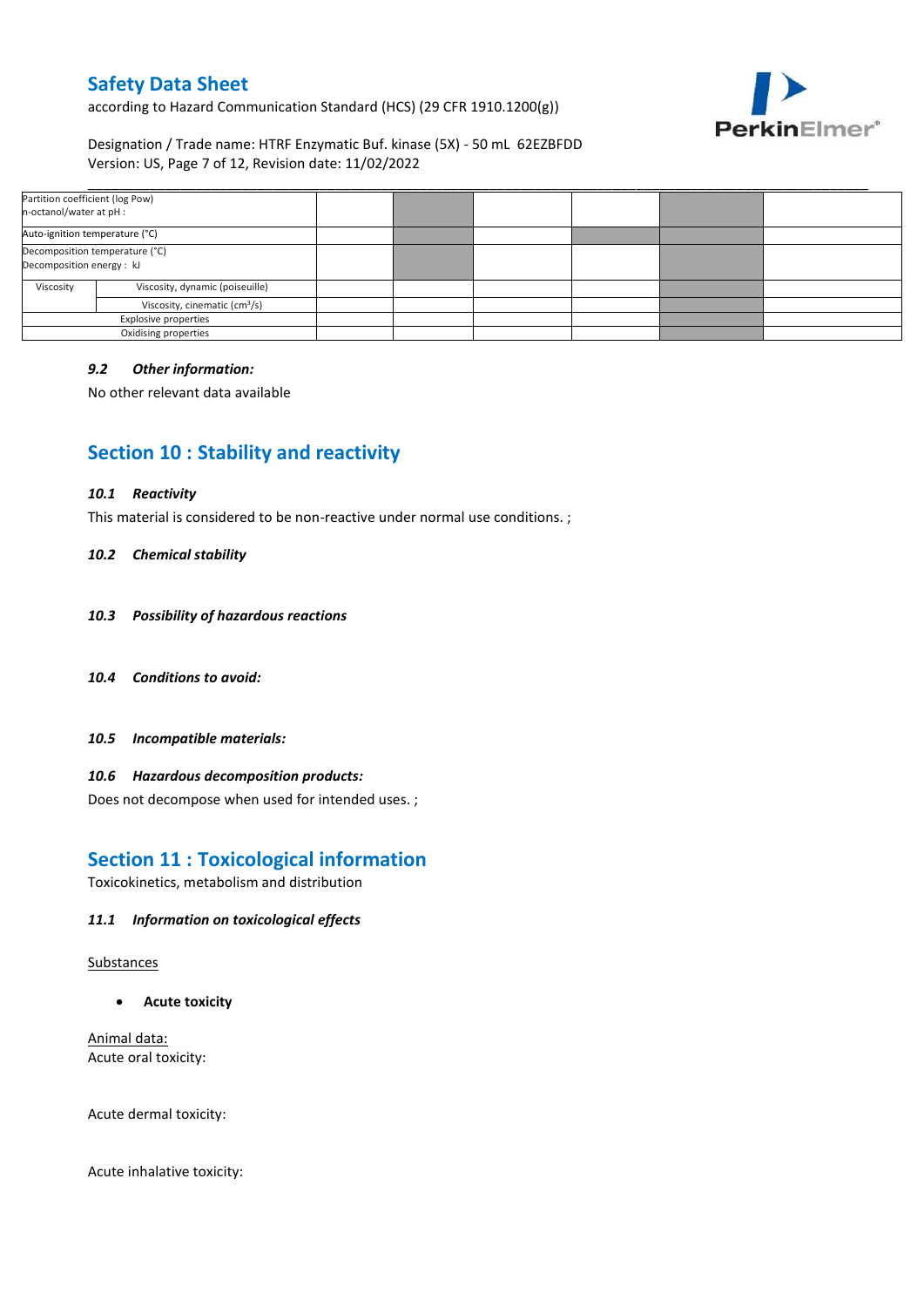according to Hazard Communication Standard (HCS) (29 CFR 1910.1200(g))



Designation / Trade name: HTRF Enzymatic Buf. kinase (5X) - 50 mL 62EZBFDD Version: US, Page 8 of 12, Revision date: 11/02/2022

\_\_\_\_\_\_\_\_\_\_\_\_\_\_\_\_\_\_\_\_\_\_\_\_\_\_\_\_\_\_\_\_\_\_\_\_\_\_\_\_\_\_\_\_\_\_\_\_\_\_\_\_\_\_\_\_\_\_\_\_\_\_\_\_\_\_\_\_\_\_\_\_\_\_\_\_\_\_\_\_\_\_\_\_\_\_\_\_\_\_\_\_\_\_\_\_\_\_\_\_\_

Practical experience / human evidence: Assessment / Classification: General Remark:

#### **•** Skin corrosion/irritation

#### Animal data:

In-vitro skin test method: In-vitro skin test result:

Assessment / Classification:

#### **Eye damage/irritation**

#### Animal data:

In vitro eye test method: In vitro eye test result: Assessment / Classification:

#### C**MR effects (carcinogenity, mutagenicity and toxicity for reproduction)**

o Germ cell mutagenicity:

Animal data:

Assessment / Classification:

o Carcinogenicity

Practical experience / human evidence: Animal data:

Other information: Assessment / Classification:

o Reproductive toxicity

Practical experience / human evidence: Animal data:

Other information: Assessment / Classification:

Overall assessment on CMR properties:

- **Specific target organ toxicity (single exposure)**
	- o STOT SE 1 and 2

Animal data:

Other information: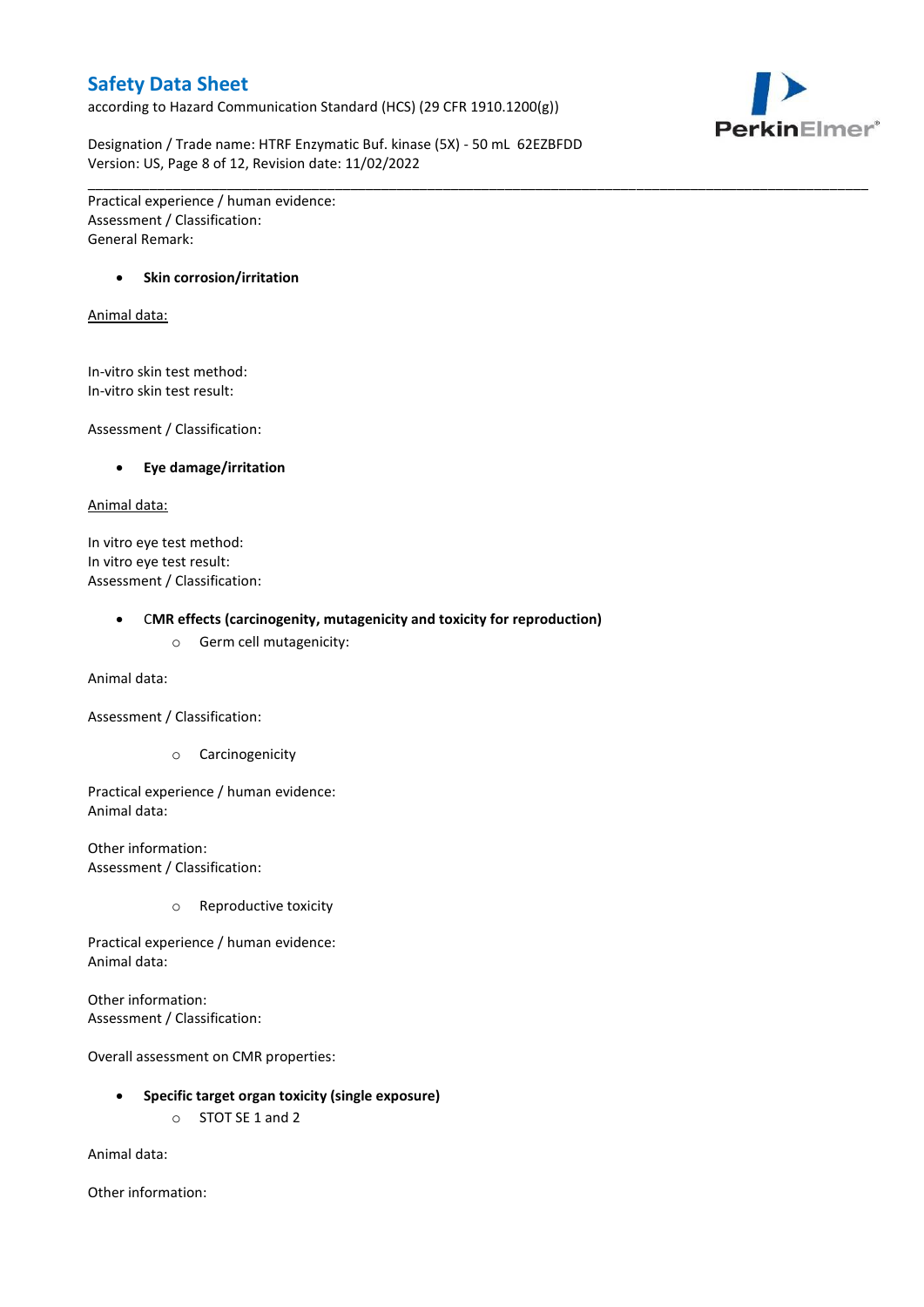according to Hazard Communication Standard (HCS) (29 CFR 1910.1200(g))



Designation / Trade name: HTRF Enzymatic Buf. kinase (5X) - 50 mL 62EZBFDD Version: US, Page 9 of 12, Revision date: 11/02/2022

o STOT SE 3

Practical experience / human evidence:

Other information: Assessment / Classification:

#### **Specific target organ toxicity (repeated exposure)**

Practical experience / human evidence: Animal data:

Assessment / Classification: Other information

**Aspiration hazard**

Practical experience / human evidence: Experimental data: viscosity data: see SECTION 9. Assessment / Classification: Remark:

11.1.1 Mixtures No toxicological information is available for the mixture itself

## **Section 12 : Ecological information**

In case that test data regarding one endpoint/differentiation exist for the mixture itself, the classification is carried out according to the substance criteria (excluding biodegradation and bioaccumulation). If no test data exist, the criteria for mixture classification has to be used (calculation method) in this case the toxicological data of the ingredients are shown.

\_\_\_\_\_\_\_\_\_\_\_\_\_\_\_\_\_\_\_\_\_\_\_\_\_\_\_\_\_\_\_\_\_\_\_\_\_\_\_\_\_\_\_\_\_\_\_\_\_\_\_\_\_\_\_\_\_\_\_\_\_\_\_\_\_\_\_\_\_\_\_\_\_\_\_\_\_\_\_\_\_\_\_\_\_\_\_\_\_\_\_\_\_\_\_\_\_\_\_\_\_

#### *12.1 Aquatic toxicity:*

Acute (short-term) fish toxicity

Chronic (long-term) fish toxicity

Acute (short-term) toxicity to crustacea

Chronic (long-term) toxicity to crustacea

Acute (short-term) toxicity to algae and cyanobacteria

Toxicity to microorganisms and other aquatic plants / organisms

Assessment / Classification:

*12.2 Persistence and degradability* Biodegradation:

Abiotic Degradation: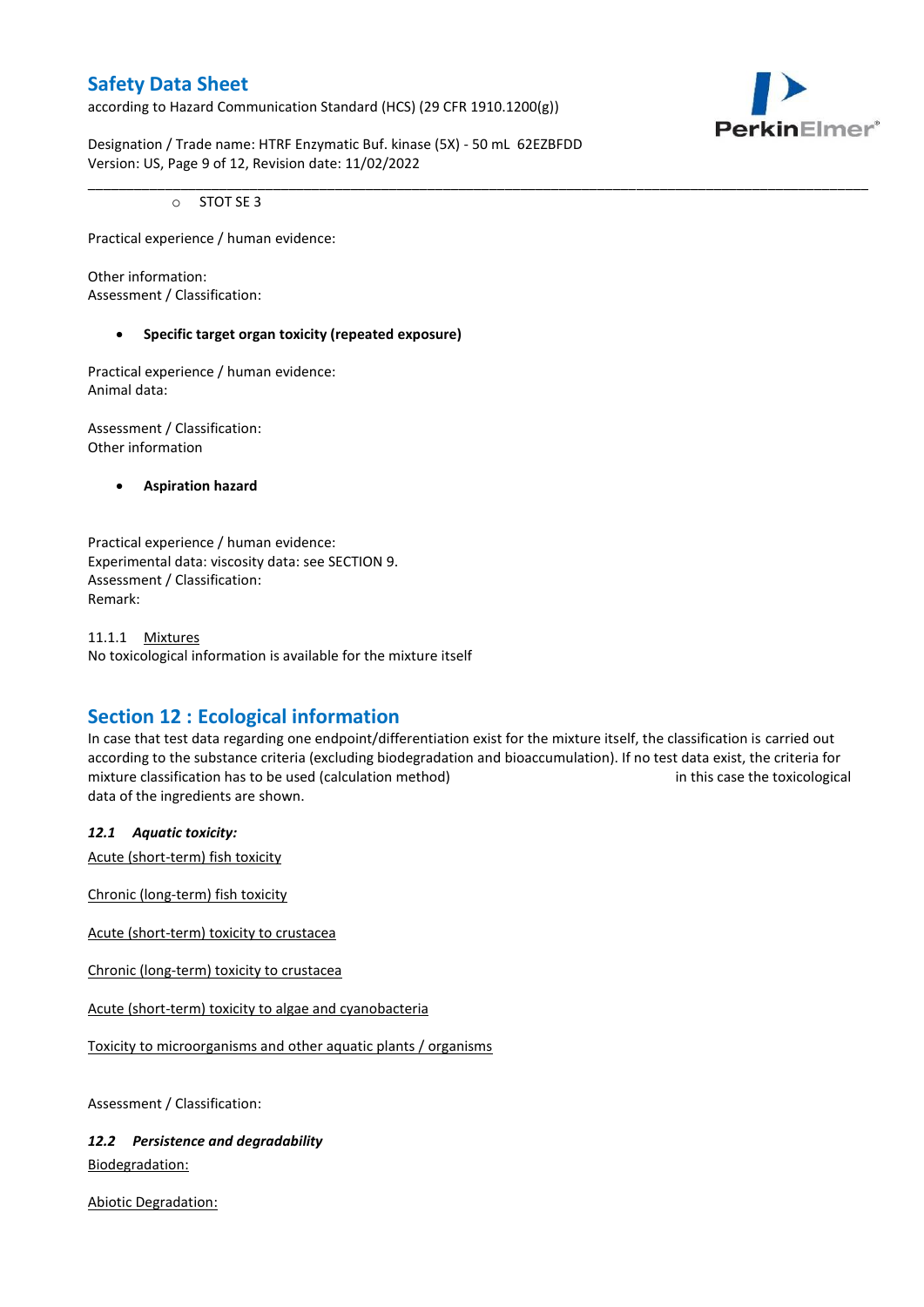according to Hazard Communication Standard (HCS) (29 CFR 1910.1200(g))



Designation / Trade name: HTRF Enzymatic Buf. kinase (5X) - 50 mL 62EZBFDD Version: US, Page 10 of 12, Revision date: 11/02/2022

Assessment / Classification:

#### *12.3 Bioaccumulative potential*

Bioconcentration factor (BCF):

*12.4 Mobility in soil*

#### *12.5 Results of PBT and vPvB assessment*

#### *12.6 Other adverse effects:*

Additional ecotoxicological information:

## **Section 13 : Disposal considerations**

#### *13.1 Waste treatment methods*

Waste treatment options: Dispose of waste according to applicable legislation. ;

Other disposal recommendations: Additional information:

## **Section 14 : Transport information**

#### ADR/RID/AND/IMDG/IATA

| UN No.                     |  |
|----------------------------|--|
| UN Proper shipping name    |  |
| Transport hazard class(es) |  |
| Hazard label(s)            |  |
| Packing group              |  |

\_\_\_\_\_\_\_\_\_\_\_\_\_\_\_\_\_\_\_\_\_\_\_\_\_\_\_\_\_\_\_\_\_\_\_\_\_\_\_\_\_\_\_\_\_\_\_\_\_\_\_\_\_\_\_\_\_\_\_\_\_\_\_\_\_\_\_\_\_\_\_\_\_\_\_\_\_\_\_\_\_\_\_\_\_\_\_\_\_\_\_\_\_\_\_\_\_\_\_\_\_

#### *Transport in bulk according to Annex II of MARPOL 73/78 and the IBC Code*

| Special Provisions for ADR/RID:                                      |  |
|----------------------------------------------------------------------|--|
| Excepted Quantities for ADR/RID:                                     |  |
|                                                                      |  |
|                                                                      |  |
| Portable tanks and bulk containers Instructions:                     |  |
| Portable tanks and bulk containers Special Provisions:               |  |
| ADR Tank special provisions:                                         |  |
| Special provisions for carriage Packages:                            |  |
|                                                                      |  |
| Special provisions for carriage for loading, unloading and handling: |  |
|                                                                      |  |
| Transport category (Tunnel restriction code):                        |  |
|                                                                      |  |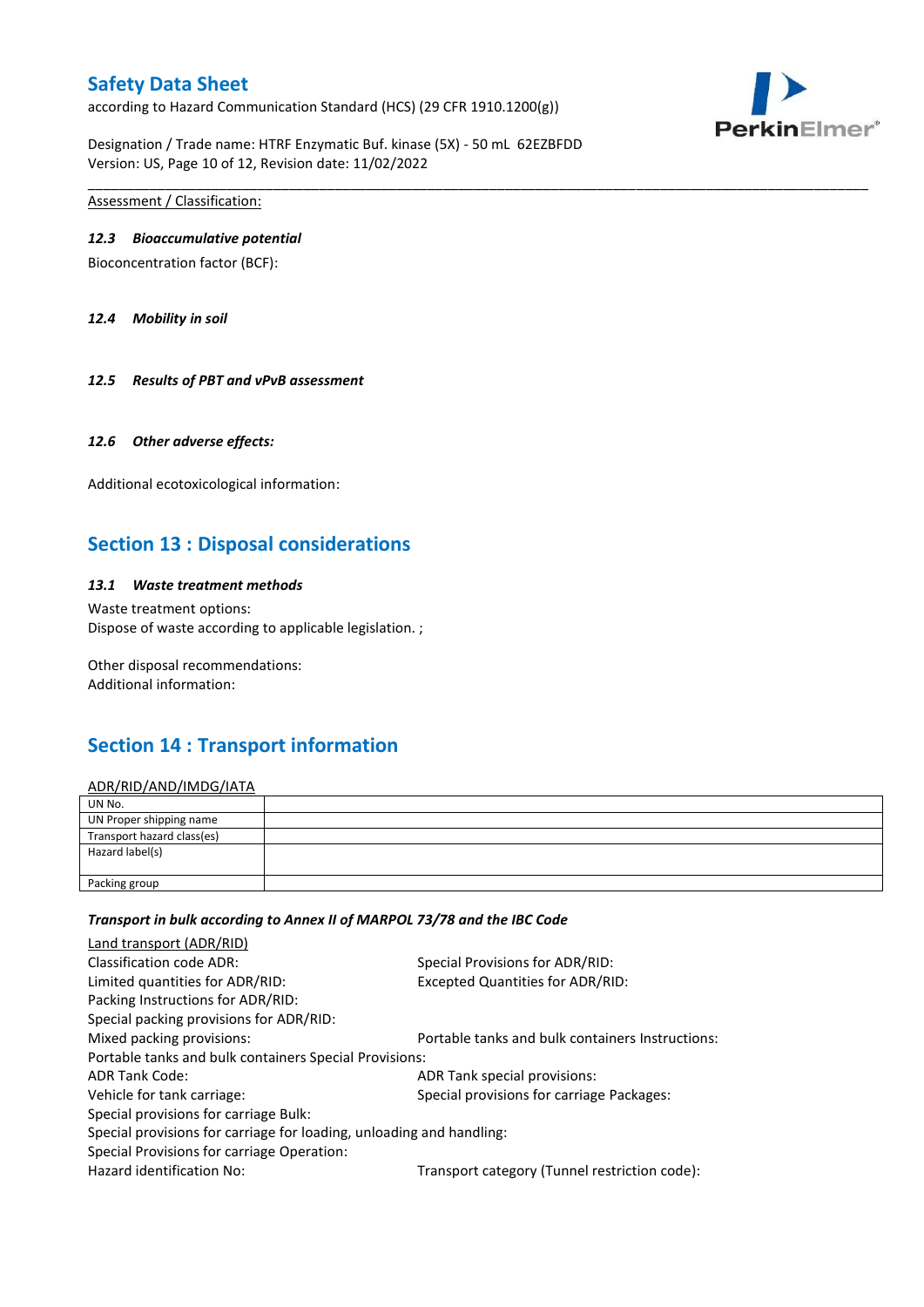according to Hazard Communication Standard (HCS) (29 CFR 1910.1200(g))



Designation / Trade name: HTRF Enzymatic Buf. kinase (5X) - 50 mL 62EZBFDD Version: US, Page 11 of 12, Revision date: 11/02/2022

Sea transport (IMDG) Marine Pollutant: Subsidiary risk(s) for IMDG: Packing provisions for IMDG: Limited quantities for IMDG: Packing instructions for IMDG: IBC Instructions: IBC Provisions: IMO tank instructions: UN tank instructions: Tanks and bulk Provisions: Properties and observations:

EmS : Stowage and segregation for IMDG:

\_\_\_\_\_\_\_\_\_\_\_\_\_\_\_\_\_\_\_\_\_\_\_\_\_\_\_\_\_\_\_\_\_\_\_\_\_\_\_\_\_\_\_\_\_\_\_\_\_\_\_\_\_\_\_\_\_\_\_\_\_\_\_\_\_\_\_\_\_\_\_\_\_\_\_\_\_\_\_\_\_\_\_\_\_\_\_\_\_\_\_\_\_\_\_\_\_\_\_\_\_

# Inland waterway transport (ADN)

Classification Code ADN: Special Provisions ADN: Limited quantities ADN: Excepted quantities ADN: Carriage permitted: Carriage permitted: Provisions concerning loading and unloading: Provisions concerning carriage: Number of blue cones/lights: Remark:

Air transport (ICAO-TI / IATA-DGR) Subsidiary risk for IATA: Excepted quantity for IATA: Passenger and Cargo Aircraft Limited Quantities Packing Instructions: Passenger and Cargo Aircraft Limited Quantities Maximal Net Quantity : Passenger and Cargo Aircraft Packaging Instructions : Passenger and Cargo Aircraft Maximal Net Quantity : Cargo Aircraft only Packaging Instructions : Cargo Aircraft only Maximal Net Quantity : ERG code: Special Provisions for IATA:

## **Section 15 : Regulatory information**

#### *15.1 Safety, health and environmental regulations/legislation specific for the substance or mixture*

#### *15.2 Chemical Safety Assessment:*

For the following substances of this mixture a chemical safety assessment has been carried out :

## **Section 16 : Other information**

#### *16.1 Indication of changes*

Date of the previous version:11/01/2022 Modifications:

- *16.2 Abbreviations and acronyms:*
- *16.3 Key literature references and sources for data*
- *16.4 Classification for mixtures and used evaluation method according to Hazard Communication Standard (HCS) (29 CFR 1910.1200(g):*

See SECTION 2.1 (classification).

*16.5 Relevant R-, H- and EUH-phrases (number and full text):*